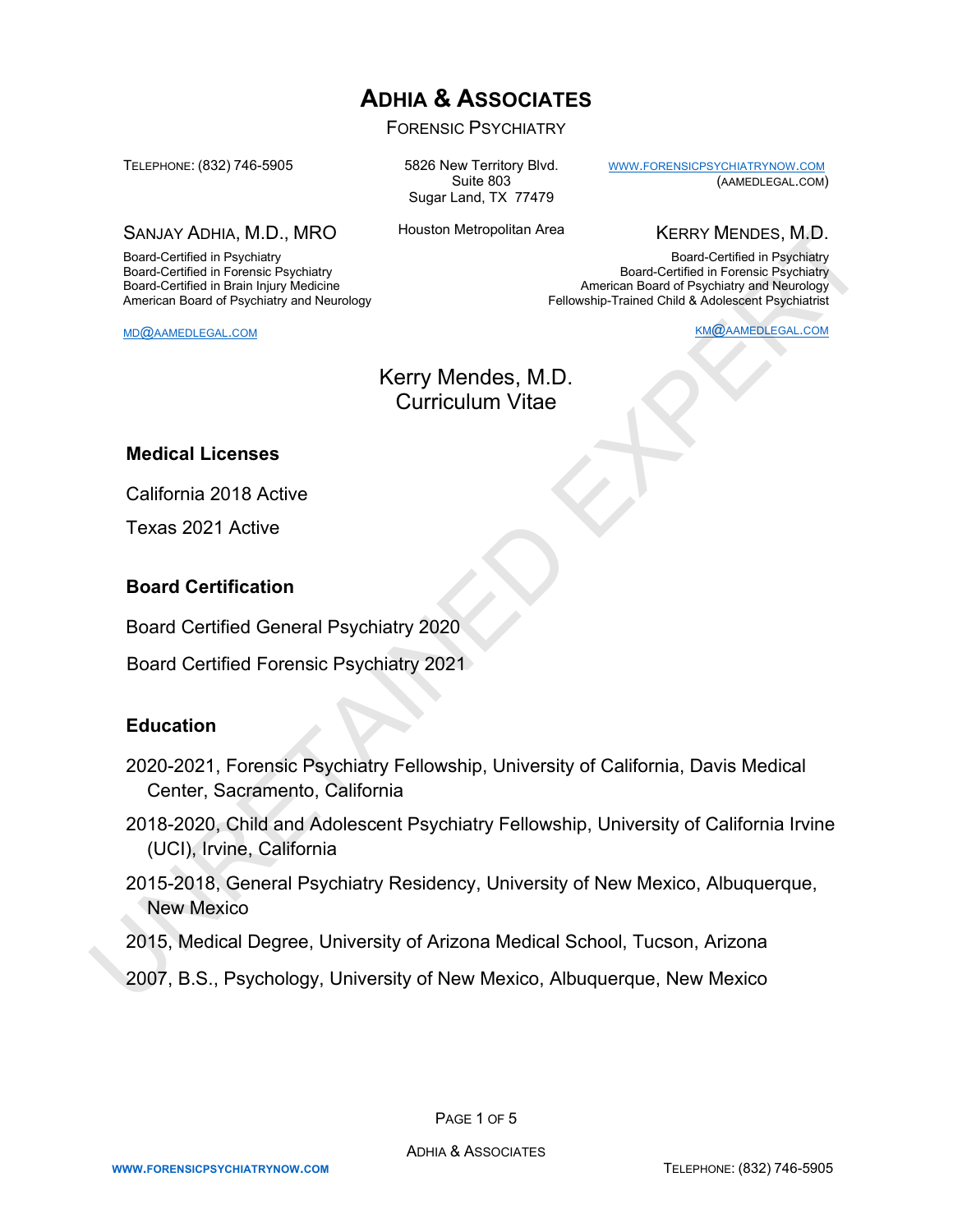## **Clinical Patient Care**

#### **Avenue 360 Clinic Network of Houston**

Adult and child psychiatrist. 2021-present

Psychiatric outpatient care, assessment, and treatment of adult patients.

Psychiatric outpatient care, assessment, and treatment to child patients ages 6 and up.

Treatment of conditions including, but not limited to, trauma, anxiety, depression, PTSD, ADHD, schizophrenia, bipolar, autism, oppositional defiant/conduct disorder.

# **Forensic Psychiatry**

# **Adhia & Associates, Forensic Psychiatry Practice Group, Houston, Texas**

Forensic Psychiatrist, records review, assessment, reports of findings. Independent Contractor (2022-Present)

## **Forensic Psychiatry Fellowship and Practicum**

# **University of California - UC Davis, Forensic Psychiatry Fellowship Training and Practicum (2020-2021)**

- Trained in and performed a wide variety of forensic assessments including Competency to stand Trial (CST), Not Guilty by Right of Insanity (NGRI,) fitnessfor-duty, disability, diminished capacity. Psychiatric outpatient care, assessment, and treatment to child patients ages 6 and<br>up.<br>Treatment of conditions including, but not limited to, trauma, anxiety, depression,<br>PTSD, ADHD, schizophrenia, bipolar, autism, opposi
	- NGRI forensic findings by preponderance of the evidence, or "more likely than not" criteria.
	- Trained in use of psychological tests, competency assessment instruments, and risk assessment tools (MFAST, HCR-20, ILK, TOMM, GCCT, CAI-R, and more).
	- Performed forensic assessment of children (violence and sexual recidivism risk assessments).
	- Clinical care for inmates at Sacramento County Main Jail.
	- Forensic case and records review services.
	- CST and sexual violence risk assessments for Napa State Hospital.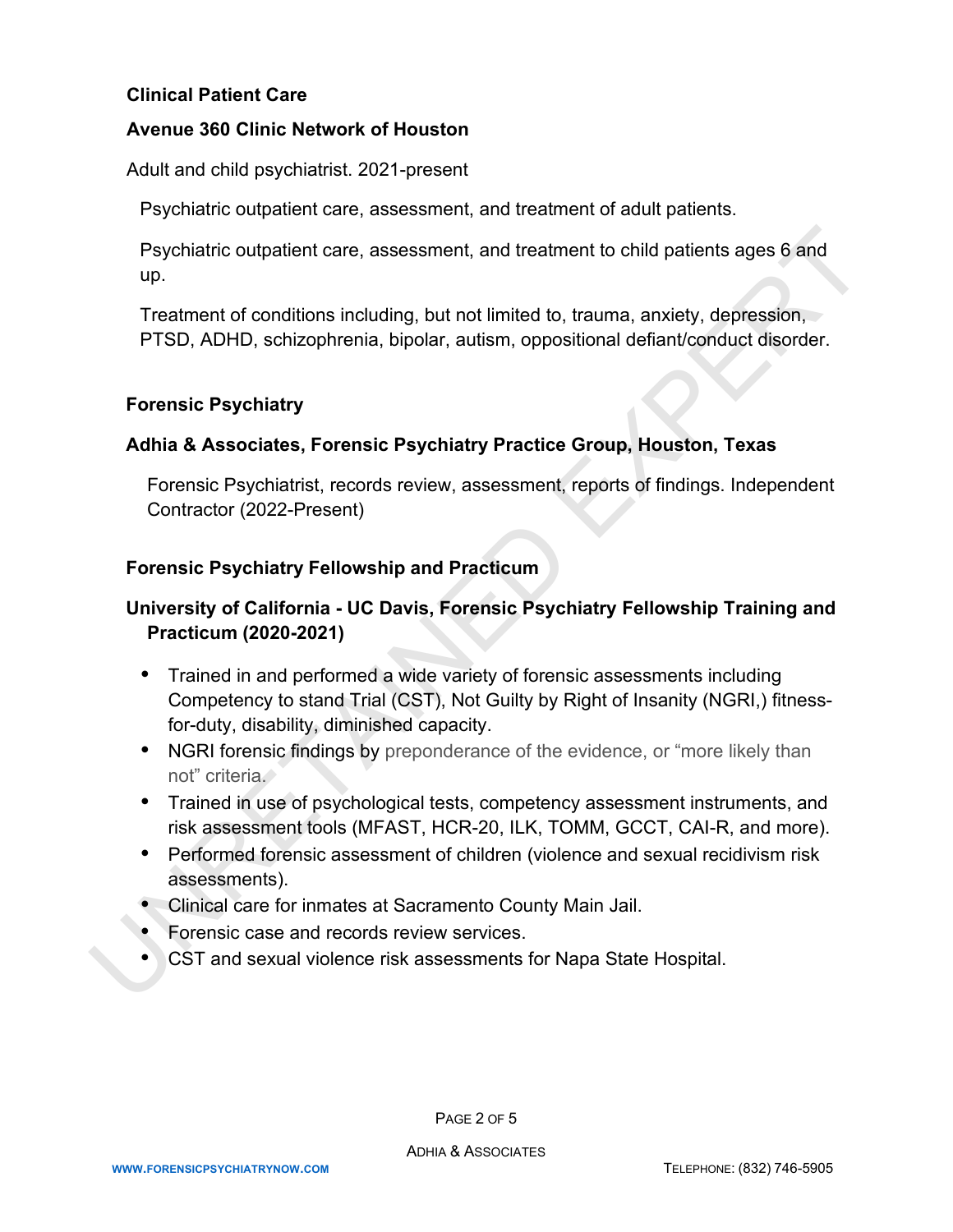# **Child and Adolescent Psychiatry Fellowship and Practicum**

# **University of California, Irvine - Irvine Medical Center, Child and Adolescent Psychiatry Fellowship Training and Practicum (2018-2020)**

- Managed patients in both inpatient and outpatient settings.
- Supervised medical students during clinic and inpatient rotations.
- 2 years of experience working in a highly diverse patient population including families across the socioeconomic spectrum with multiple cultures and backgrounds in Orange County.
- Outpatient psychiatric care for Orange County patients, including children involved with CPS and the legal system.

## **Psychiatry Residency**

## **University of New Mexico Medical School, Albuquerque, New Mexico**

General Psychiatry Residency, 2015-2018

- Evaluated and provided medication management for patients in both acute inpatient and outpatient settings, while coordinating with community resources.
- Worked in a state hospital 2 days per month as an elective evaluating patients in a rural treat-to-competency facility.

#### **Additional Experience (Pre-Medical)**

#### **All Faiths Receiving Home, Albuquerque, New Mexico**

Case Worker for Child Protective Services (CPS), 2009-2011

- Provided support for families reported to CPS, current foster parents, and families who had recently been reunited with their children by CPS
- Assistance to families in areas of behavioral management of children, coordinated communication between families and CPS, schools, other involved parties, helped families address concerns raised by CPS in order to prevent removal of children. • Supervised medical students during clinic and inplatent rotations.<br>• 2 years of experience working in a highly diverse patient population including<br>families across the socioeconomic spectrum with multiple cultures and<br>
	- Helped assess safety and home environment through frequent visits to children's homes and reported findings to CPS management.

# **Desert Hills RTC, Albuquerque, New Mexico**

Case worker for at-risk youth and youth with mental illness, 2007-2009

PAGE 3 OF 5

ADHIA & ASSOCIATES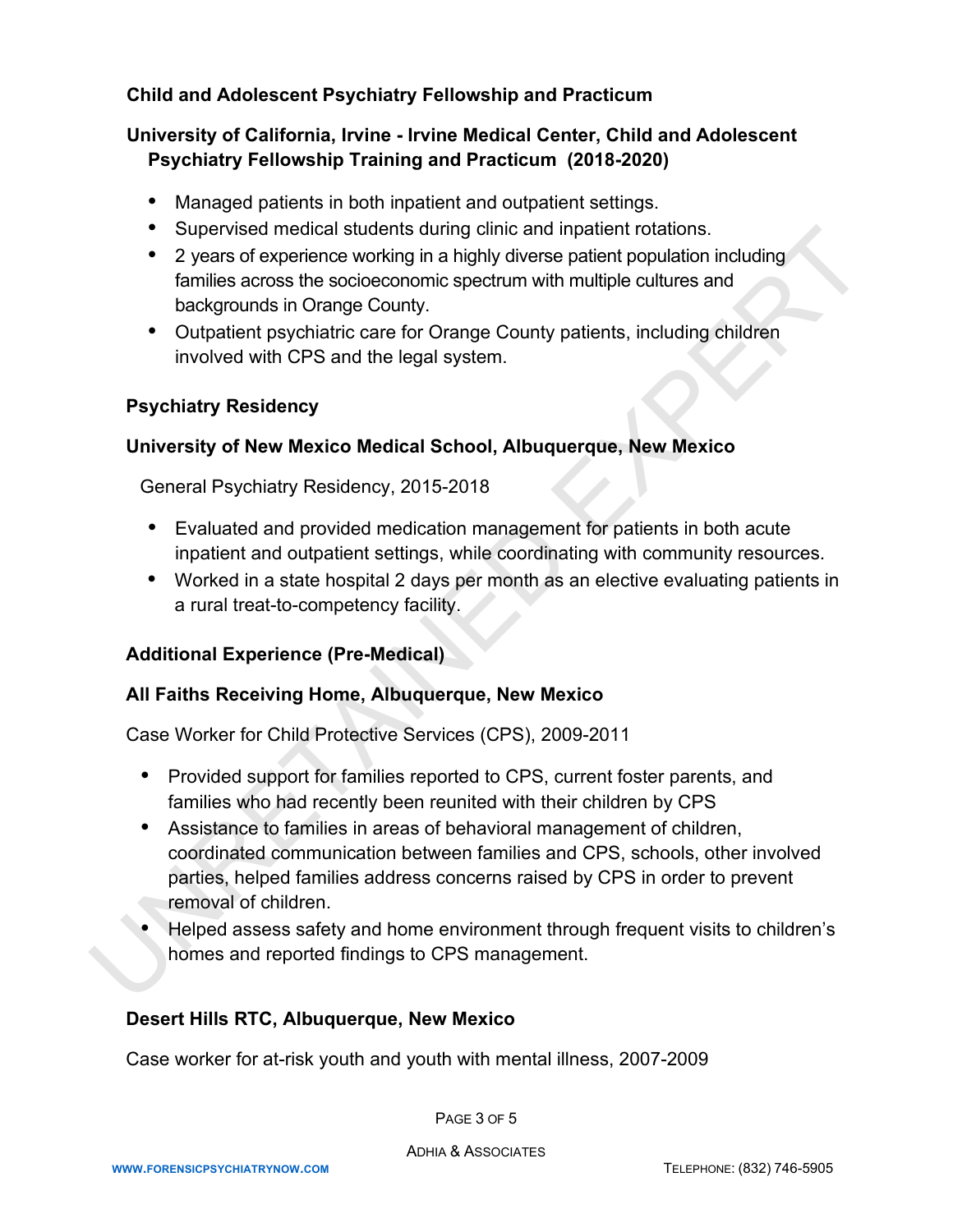- Provided case worker services for children being discharged from RTC, children in the day treatment program, as well as other children who enrolled in our program.
- Helped families manage demands of navigating school, treatment programs, applying for government assistance, as well as with behavioral issues arising in the home, school, or other settings.

#### **Other relevant work experience and skills**

- **Community Psychiatry**. Extensive experience working with low socioeconomic populations and rural populations.
- **Telepsychiatry**. Experienced with the use of telepsychiatry for both clinical care, forensic assessment, and coordination with other physicians in the care of both children and adults.

#### **Presentations**

## **2015, 2018, 2019, Video games and psychiatry**

Provided education about how video games affect behavior in the home, reasonable playing time, and use as a behavioral intervention/motivation tool for children.

#### **2019, Mental status exam basics**

Explained basics of the psychiatric mental status exam to psychiatric techs and nurses at CHOC children's hospital.

# **2020, Cannabis Use and Violence Risk: From High to Homicidal** (with the UC

Davis Division of Psychiatry and the Law)

Explained how marijuana use has been used as criminal defense, the relationship of marijuana to both victims and perpetrators of violence. Discussed psychosis. Compared forms of marijuana and related TCH contents and identified the role of race leading to biases related to marijuana use. The Home, school, or other seamings.<br>
Other relevant work experience and skills<br>
Community Psychiatry. Extensive experience working with low socioeconomic<br>
populations and rural populations.<br>
Telepsychiatry. Experienced wi